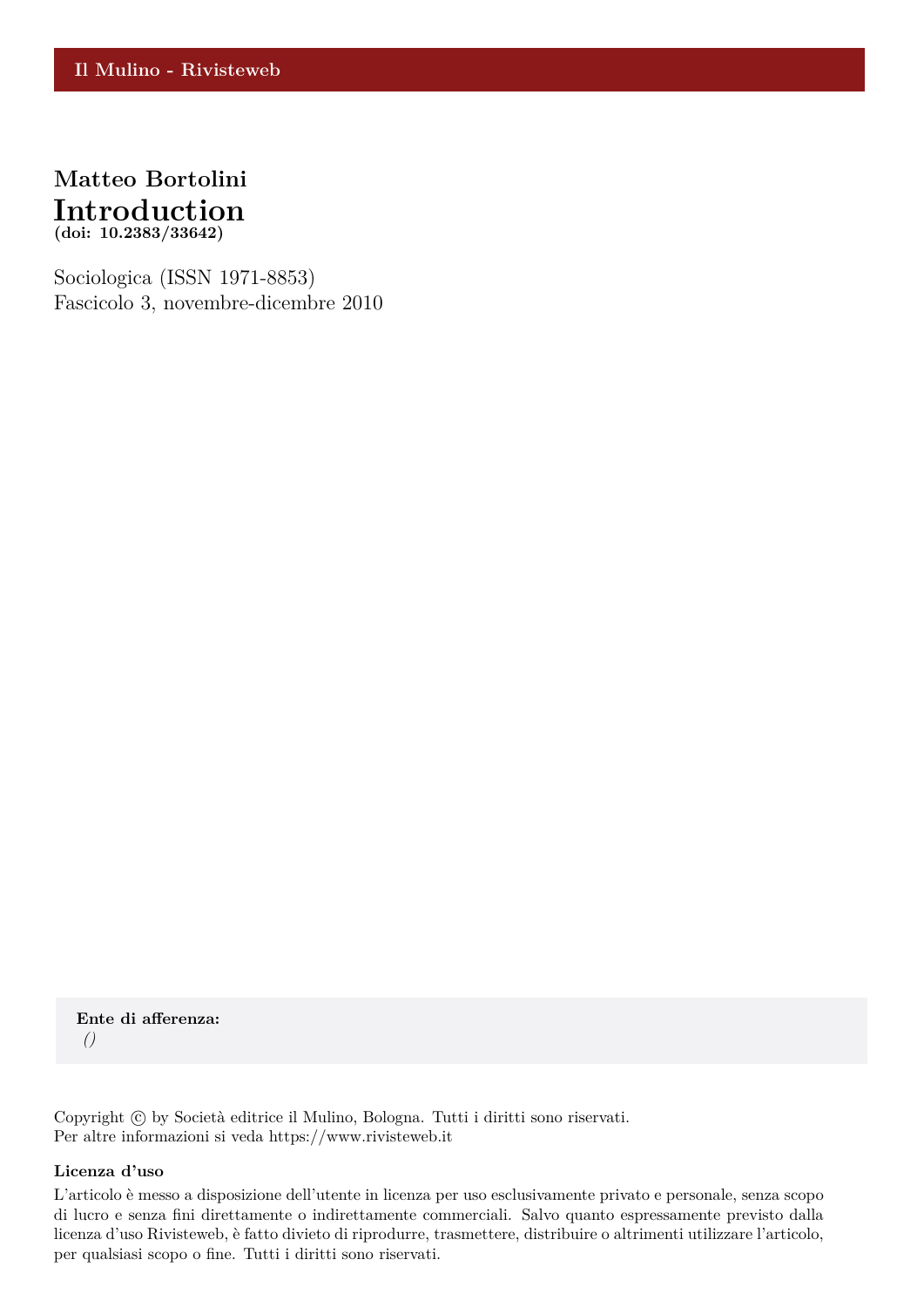Flashback / "Heritage and Choice in American Religion": An Unpublished Essay by Robert N. Bellah

## **Introduction**

*by* Matteo Bortolini

doi: 10.2383/33642

The career of an intellectual might be observed and assessed from many points of view: as a process of personal individuation, a sequence of structural turning points, the unfolding of a complex, unstable symbolic project. As the work of sociologists like Pierre Bourdieu, Jeffrey Alexander, Charles Camic, Neil Gross and Randall Collins has shown, the sociological study of intellectuals is always caught between the Scylla of the "biographical illusion" and the Charybdis of the structural determination of ideas.

These contrasting dangers could be better avoided thanks to deeper understanding of one of the most neglected topics in the sociology of ideas: typification, i.e., the process of categorization which locates ideas, approaches and intellectuals within intellectual and disciplinary fields. As happens in any other social field, intellectuals and their work are understood by way of, and thus are somehow "reduced" to, readymade stereotypes, simple categories, or ideational labels. Far from being a distortion, this process of typification is a necessary one. It works as a reducer of complexity, allowing those debates and discussions which are the very stuff of intellectual life. As Bourdieu and Collins have shown, social life is a relational and positional game, and being recognized in relation, or opposition, to other influential ideas is generally the first step of an intellectual career.

Categorization and typification are obviously mediated by intellectual work. An author's position is assessed through published writings, performances at seminars and meetings, and, in some special cases, academic lectures, which Robert K. Mer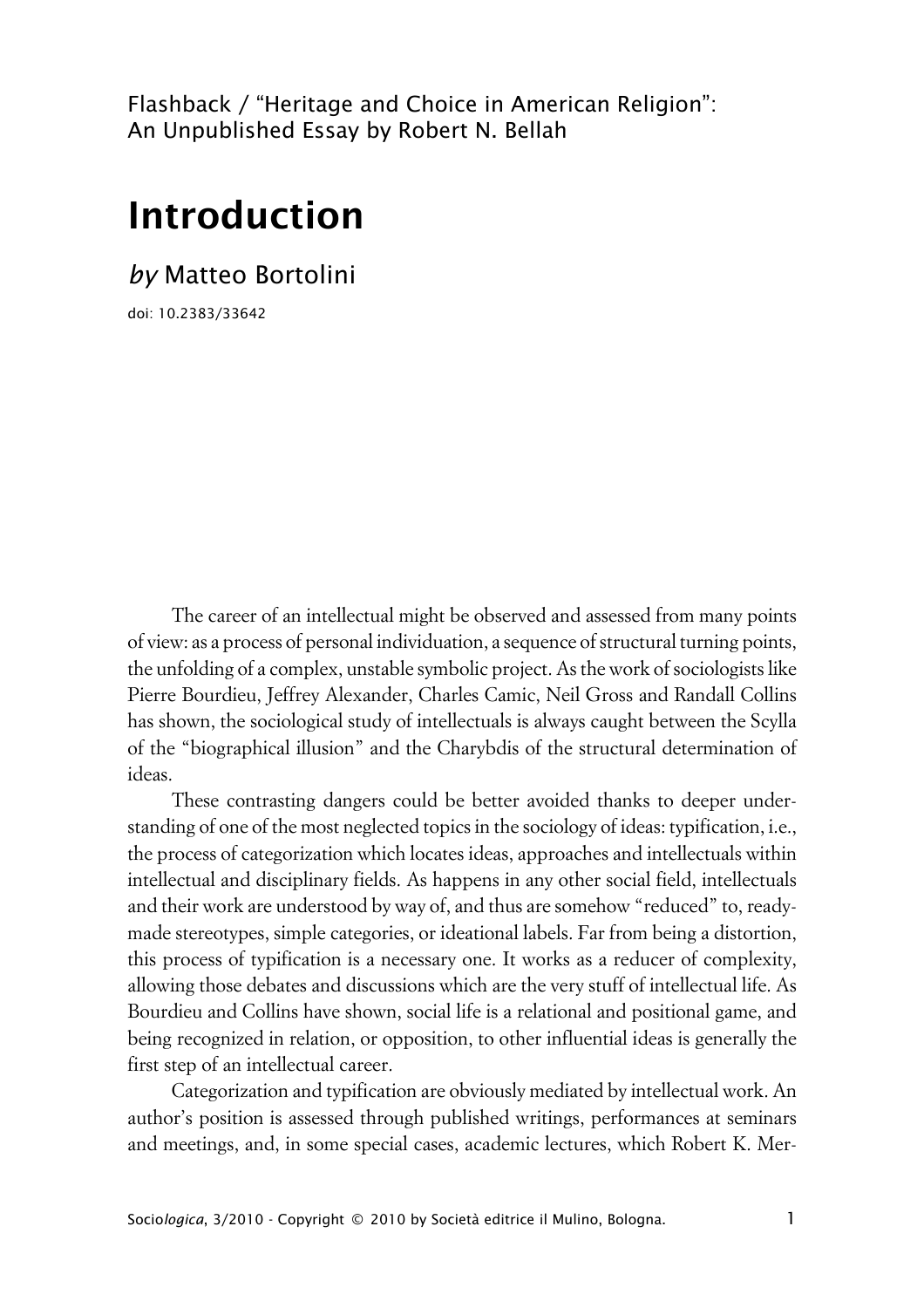ton understood as "oral publications." As a matter of fact, the pattern of cognitive and evaluative categories by which a field is pre-structured is one of the most significant frameworks within which individual intellectuals exert their agency in trying to advance their own ideas – up to the point that the failure (either conscious or unconscious) to understand the pattern of the main positions and oppositions around which a certain intellectual field is structured may result in the neglect of even the most interesting and well-crafted ideas.

This process is made more interesting by the fact that, among the many texts and ideas that an average intellectual produces during an average 35-40-year career, only a few really attract the attention of readers, critics and peers. Thanks to the structural and cultural dynamics of intellectual fields, some ideas just seem to make their appearance in the right place at the right time: they seem to be clever, clear, ready to use. They start new discussions, renew old debates, attract admiration and criticism, allow other intellectuals to fashion their ideas in accordance or opposition to them. On the part of their creators, these ideas become those "key" cultural objects, thanks to which they are recognized, categorized, and thus "assigned" to some portion of the field. Comparisons between the most famous works will serve to assess and evaluate the development of the intellectual's thought. More importantly, these important ideas somehow "attract" within their sphere of influence other sectors or moments of an intellectual's work. Older works will be read as "adumbrations" or "anticipations" of the most famous ones. Writings pertaining to a period between two important works will be interpreted as "transitional", just as those appearing after the last milestone will be defined as "later," or even "lesser," works. $<sup>1</sup>$ </sup>

This *Flashback* presents materials relating to "Civil Religion in America," an essay which played this key role in the scholarly and academic career of the American sociologist of religion, Robert N. Bellah. "Civil Religion in America" was published in 1967 as the opening article of the winter issue of *Daedalus*, the quarterly journal of the American Academy of Arts and Sciences. The issue, titled "Religion in America," was the offspring of a conference sponsored by the Academy and the Church Society for College Work, an Episcopalian organization, on May 14-15, 1966, at the Acad-

<sup>&</sup>lt;sup>1</sup> Mention need only be made of Talcott Parsons, whose career has often been understood as the sequence of three main phases: sociological voluntarism, as presented in *The Structure of Social Action* (1937); structural-functionalism, as presented in *The Social System* (1951); arch-functionalism, as presented in *The System of Modern Societies* (1971) and *The American University* (1973). In fact, it could be argued that the lack of a clear and ultimate exposition of Parsons' hyper-functionalist theory – i.e., the absence of a large theoretical work expounding the AGIL scheme and its uses – was responsible for (at least) some of the many misunderstandings and simplifications to which his work was subjected after the mid-1950s.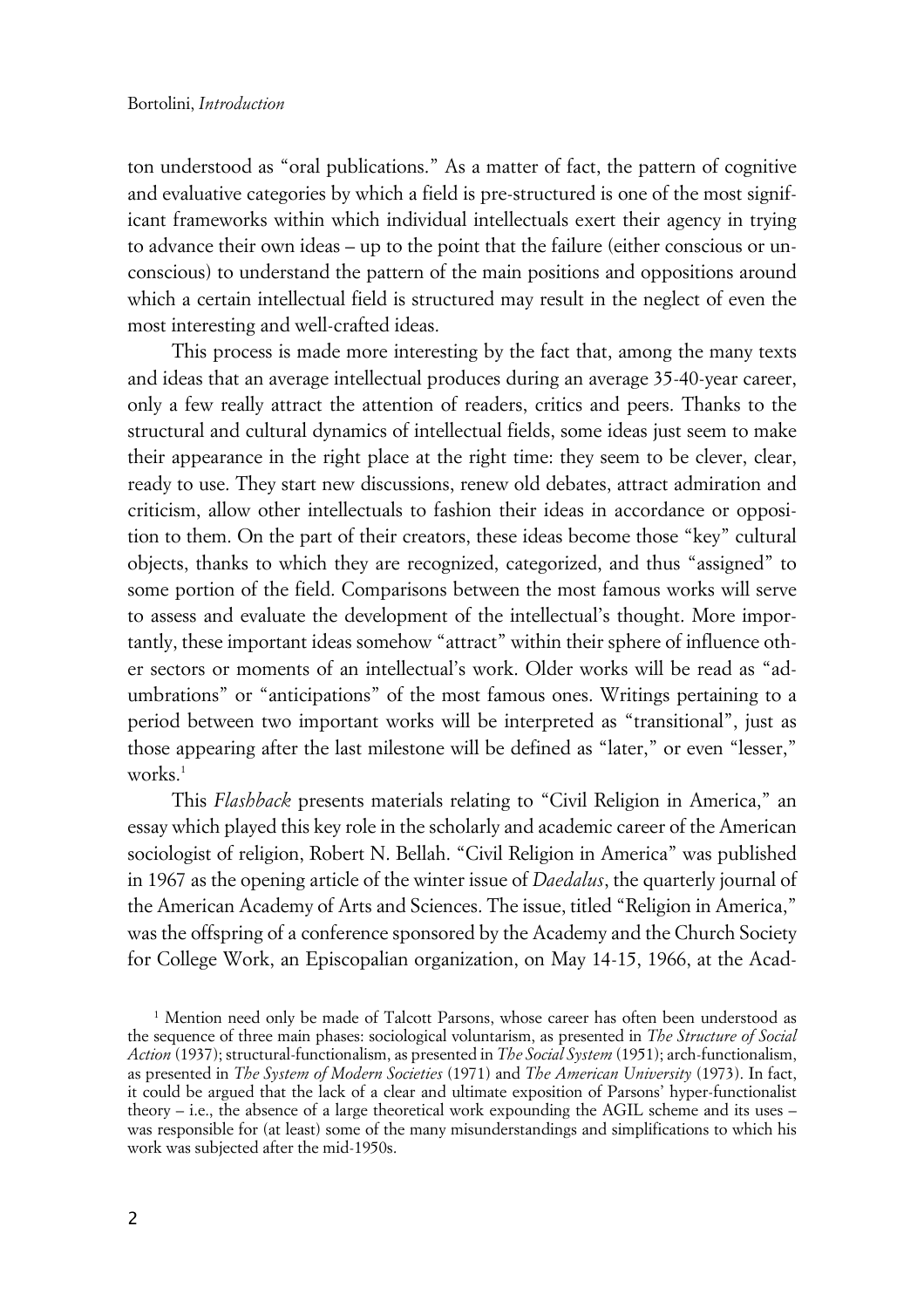emy headquarters in Brookline, Massachusetts.<sup>2</sup> While Bellah's contribution to the conference received little attention in the press, in his preface Stephen R. Graubard wrote that "Bellah's essay (…) [provided] an admirable frame for the issue." The essay was indeed destined to be widely reprinted, quoted and debated. Within a few years, a fierce discussion had begun on "American civil religion" – understood as a neo-Durkheimian interpretation of the emergence of common religious values and practices in America – which involved sociologists, historians, political scientists, theologians and the clergy. Bellah, who had been known mostly as a Japanologist, refashioned his career as an expert in American religion and politics and devoted almost fifteen years of his scholarly life to civil religion.

After much discussion and criticism, "Civil Religion in America" still continues to be widely cited and "used" as an inspiration for empirical and theoretical research. While Bellah published at least another groundbreaking and attention-stealing work – *Habits of the Heart*, written with Richard Madsen, William Sullivan, Ann Swidler and Steven Tipton – he is generally identified with his first essay on things American. As he has remarked many times, in both public and private, "Civil Religion in America" has been one of the keys of his success as an intellectual, but it has proven to be a gilded cage, almost impossible to escape from.

As far as the story goes, "Civil Religion in America" was Bellah's first scholarly foray into American religion and politics. He had been very interested in politics since his high school days, and had been a member of the Communist party as a Harvard undergraduate in the late 1940s. His scholarly work, however, focused on Japanese religion, the theoretical sociology of religion, and the work of such sociological classics as Max Weber and Émile Durkheim. As Bellah recalled many times, it was Talcott Parsons, Bellah's former mentor, who almost "forced" him to participate in the *Daedalus* conference on American culture and religion, saying that a sociologist "could write on anything." Archival research, however, has shown that Bellah participated in *two* American Academy of Arts and Sciences conferences on American religion, presenting two different papers: "Heritage and Choice in American Religion" (October 15-16, 1965) and "Civil Religion in America" (May 13-14, 1966). An unedited draft of "Heritage and Choice" was included in the informal proceedings of the *Daedalus* conference on "Religion and American Culture" and is reproduced here for the first time. As readers will see, the second section of this paper already contains the main idea of "Civil Religion in America," but it is framed in a quite

<sup>2</sup> Harvey Cox, Talcott Parsons, Langdon B. Gilkey, Martin E. Marty, Michael Novak, Daniel Callahan, Milton Himmelfarb, and Charles S. Liebman were among the thirty scholars and journalists who attended the meeting.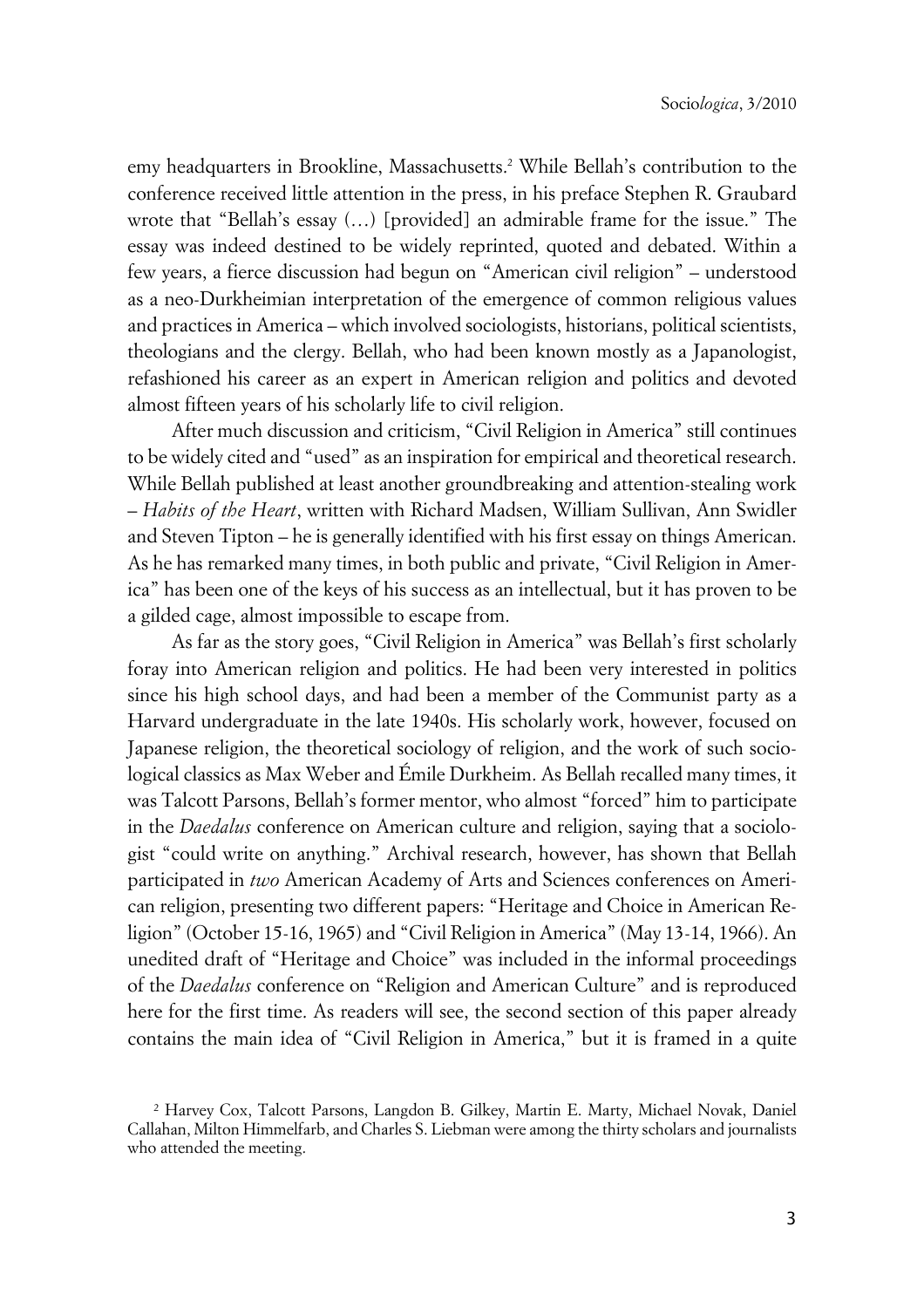different way, as a moment of a wider assessment of a wider assessment of both the public and the private dimensions of the history of religion in America.

Bellah's unpublished essay is accompanied by three papers which interpret it and its relation to "Civil Religion in America" in different ways. A former student of both Parsons and Bellah, Victor Lidz presents a well-reasoned interpretation of the two versions of the original civil religion paper which emphasize the Weberian, as well as the Durkheimian, roots of Bellah's understanding of civil religion. According to Lidz, the Weberian root – which seems much more pessimistic than Parsons's Weber, and thus closer to current interpretations of his work – is the key to assessing Bellah's analyses of discontent of American civil religious beliefs and commitments. Lidz follows the various interpretations of such discontent in several of Bellah's "later" writings on civil religion, and concludes with a plea for the concept of civil religion, which he sees as a major contribution to the sociology of religion and to the sociological understanding of American civilization.

A second theoretical analysis is presented by *Habits*'s co-author Steven Tipton. The paper shows the dialectical logic of Robert Bellah's first assessments of American civil religion and follows it through Bellah's intellectual career to his latest writings on the prospects of a global civil religion. According to Titpon, the most interesting and innovative aspect of Bellah's work was its focus on the dialogical, multivocal qualities of the theological and public discourse which was made possible by the very existence of the civil religion as a deeper cultural dimension. This differentiated Bellah's work from more state-centered understandings of civil religion and somehow "protected" it from any deviation in the direction of a mere celebration of the role of America in world history.

Using published and unpublished materials, Matteo Bortolini shows that the two essays on civil religion were by no means Bellah's first scholarly works on America; at the same time, the work shows that Bellah's "forgotten encounters" with his country were heavily influenced by his position within those Harvard circles where structural-functionalism and modernization theory were being developed as a widespread and tacit intellectual *doxa*. However, at the time of writing "Civil Religion in America," Bellah was facing the "gifted student dilemma," which drove him to decide whether to remain in the shadow of his mentor, Talcott Parsons, or to try to become his own man. Bellah's "decision" is reflected in the published version of the civil religion paper, which bears almost no traces of either structural-functionalist technical language or modernization theory's optimism on America. Bortolini thus argues that structural factors must be taken into consideration – together with cultural and personal ones – in explaining the shifts in Bellah's conception of American politics and religion and in general.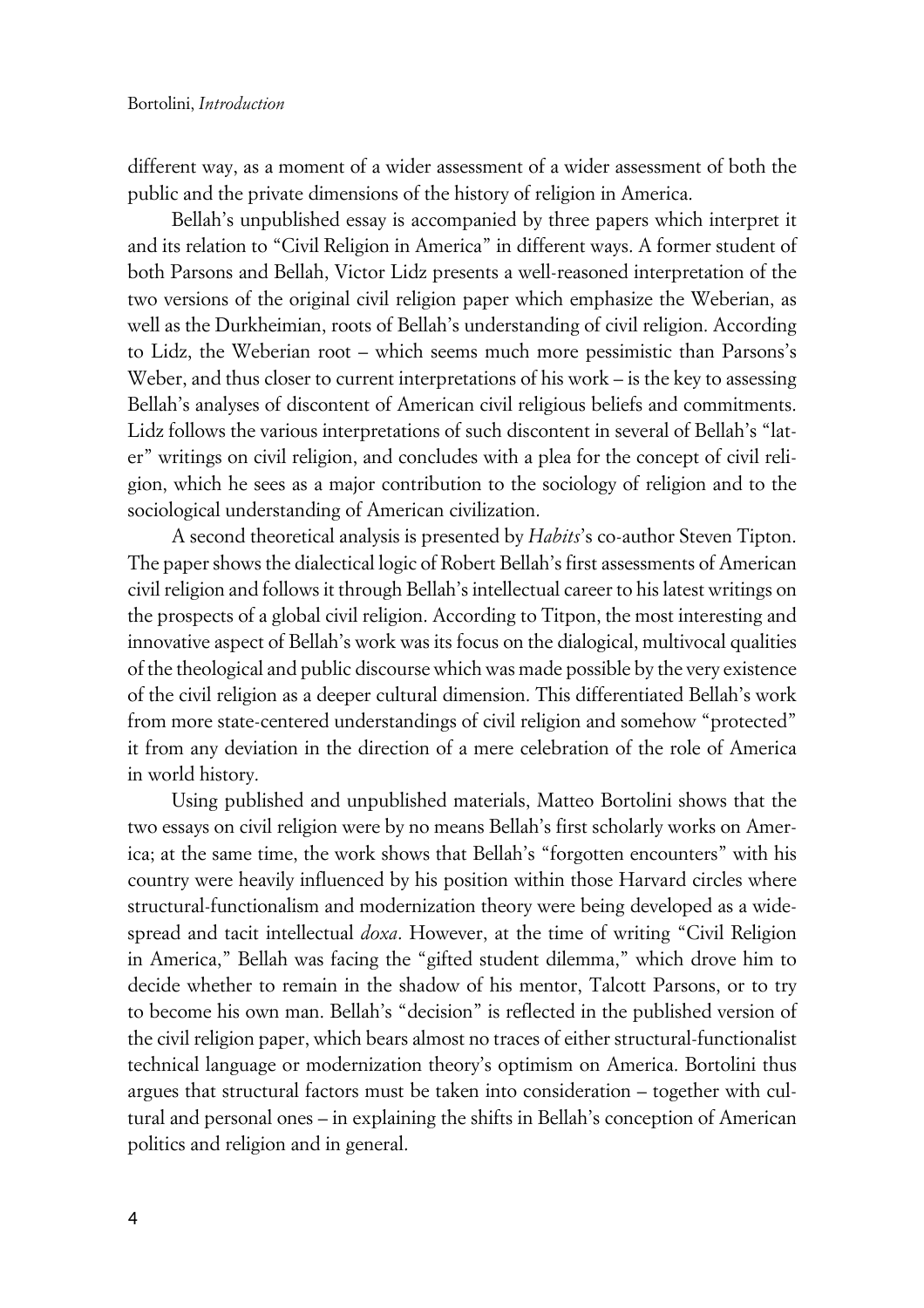Together, these papers aim at showing some of the different ways in which ideas and concepts may be interpreted and assessed in relation to their creator's intellectual and scholarly career. In so doing, they aim to show the benefits of supplementing a traditional approach to the history of ideas – i.e., how important thinkers and their ideas influence an intellectual field – with a truly sociological approach, which focuses on how ideas are made important by the structure of the field and how they influence their authors' subsequent professional and personal lives.

As the editor of this *Flashback*, I would like to thank Robert Bellah for his help and his permission to publish "Heritage and Choice in American Religion," Victor Lidz and Steven Titpon for their papers, and Todd Ito from the University of Chicago Law School library, who helped me to locate the only known copy of the proceedings of the first *Daedalus* conference on American religion.